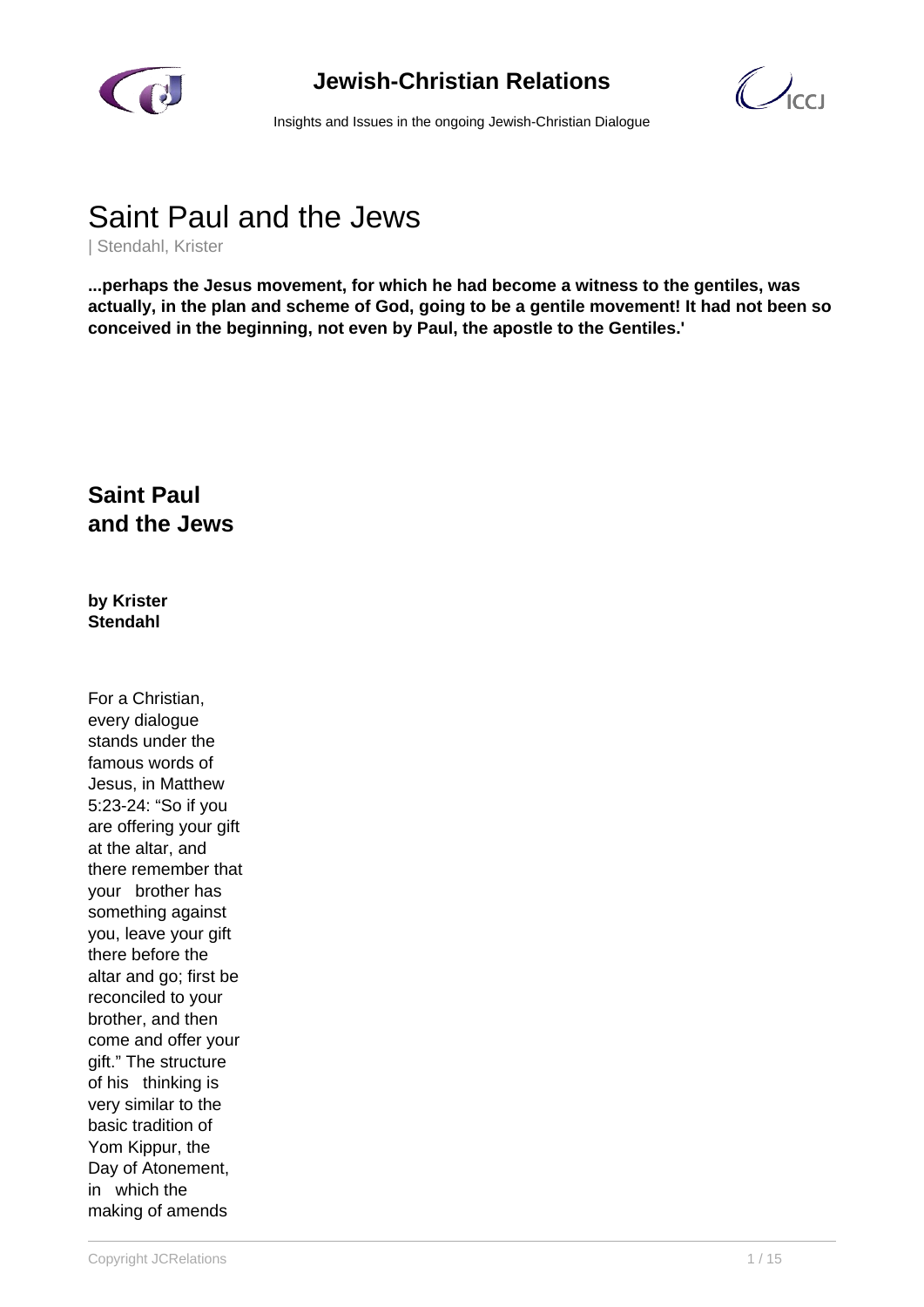with brothers and sisters is a necessity.

Those words from the Sermon on the Mount do not say what most people think they say. The passage does not say . . . "when you are at the altar and you remember that you have some bad feelings against your brother . . ."Instead it says, "you remember that your brother has something against you." There is a big difference. There is only one way to get to know whether your brother has something against you: ask him. That is the real function of any dialogue among Jews and Christians.

We can hardly imagine what harm it has done to Jewish-Christian relations in American culture when the Jewish/Christian tradition is understood as its Jewishness being taken care of by having a few words about Job and the Old Testament – and then we take over. It is important to ask after what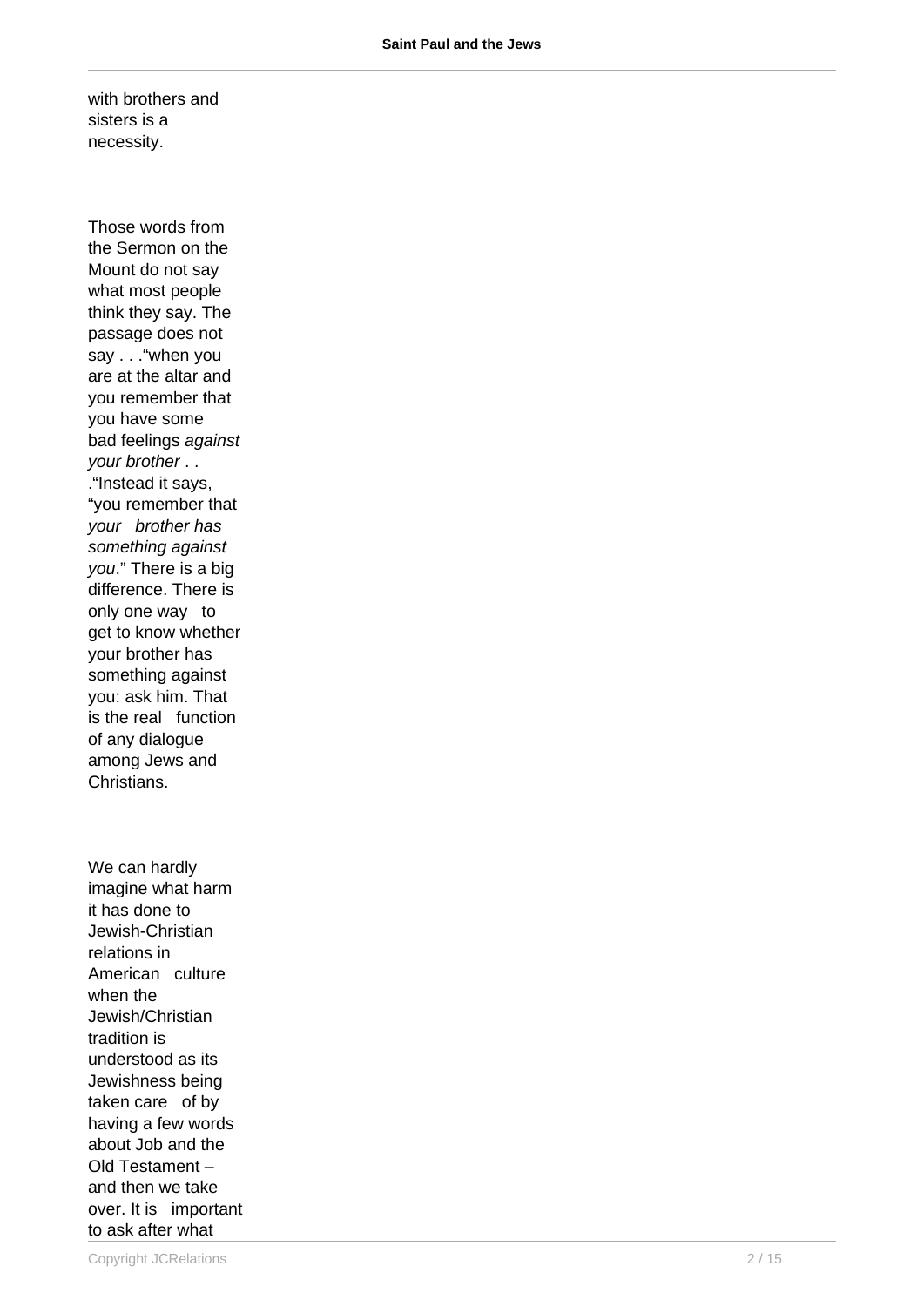might have been the intentions of Jesus or the first Christians and to what extent that intention got lost. None of us have such a naive view of providence that we believe that everything that happens in the world is good and positive and just. If it were that way, the messianic days would have come long, long ago. So, let me address myself first to a few biblical questions.

**The Term "New Israel" is Post-Biblical**

Nowhere in the New Testament is the church ever called Israel; the specific nomenclature of the church as a new Israel is postbiblical. Now that is not insignificant because most Christians read the scriptures as if they thought the church is the new Israel. Those of you who know your Bible very well would here refer to Galatians 6:16: "Peace and mercy be upon all who walk by this rule, upon the Israel of God." If you look those verses up in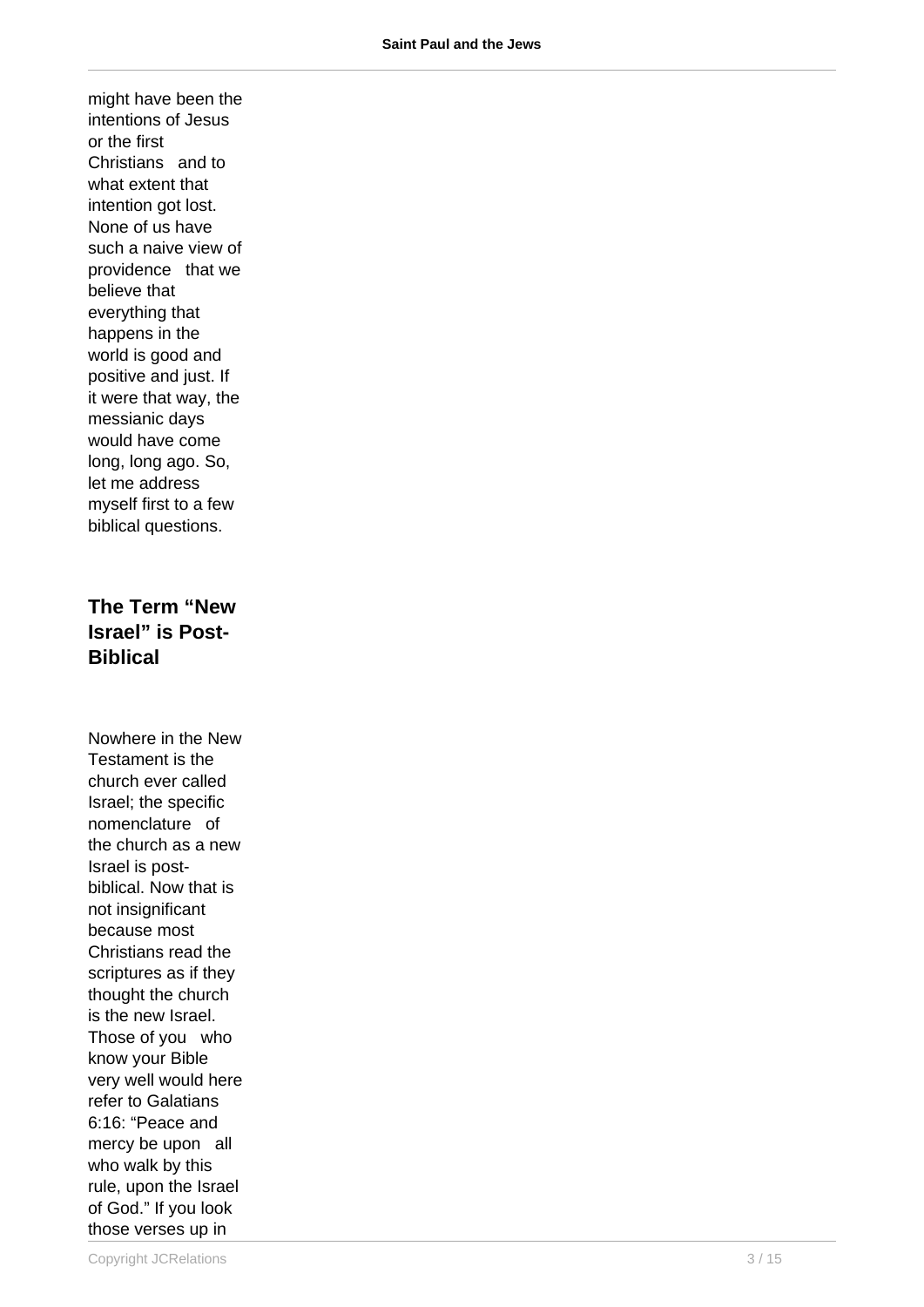the Greek text, the question is where to put the commas and how to analyze the Greek sentence structure. I don"t think there is any question about the fact that what Paul here is saying is: Peace be upon those who follow the standards I have laid down, and mercy also on the people of Israel, i.e., the Jews.

It is usually taken for granted, of course, that the church is the new Israel because that is how the church fathers started to speak. The issue, especially in Pauline sections of Christian thought, is the right of gentiles and the ways in which gentiles come to share in the promises made to Israel. Paul"s view is that the Christian, the gentile Christian, is an "honorary Jew" – while Christians, when generous in their latent arrogance, may say Jews are almost as good as Christians.

#### **Romans 9–11**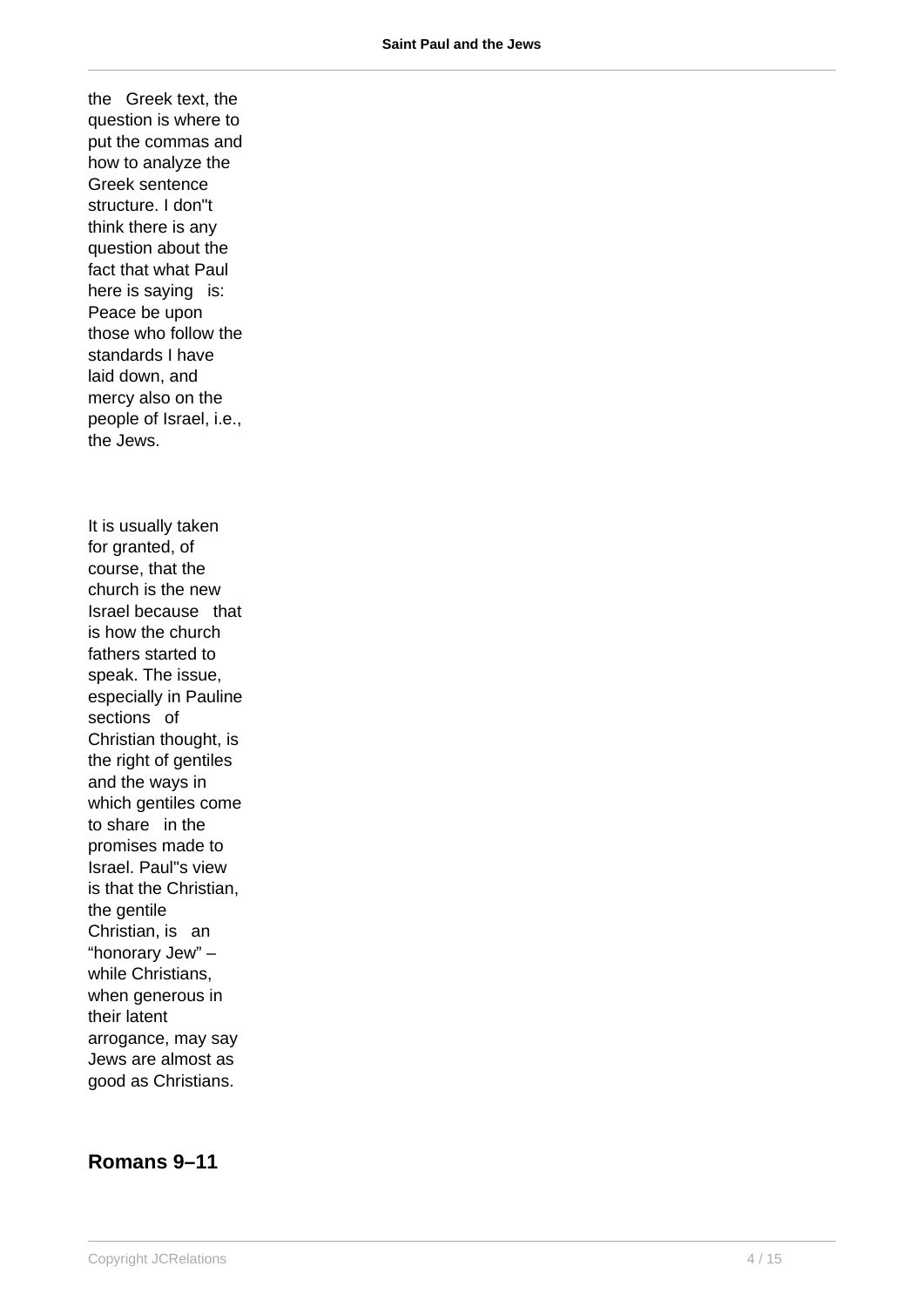I would like to say something about that text to which everybody of course turns when attempting a theological analysis of the relation between the church and Israel. It is Romans 9–11. Let me set that passage in context. That is important. Paul knew what he was doing. His letters usually have specific issues and problems in mind, so he speaks distinctly differently in various letters. For example, I think it can be argued successfully and without much dissent that in his first epistle to the Corinthians Paul never ever uses the term, "justification by faith," in the sense he uses it in Galatians and Romans. That is so since the whole first Corinthian epistle is totally unpreoccupied with any relation between Jews and Gentiles. That was not because there were no Jews in Corinth because that"s one of the few things we know from archeology There was a Jewish body in Corinth; we have an inscription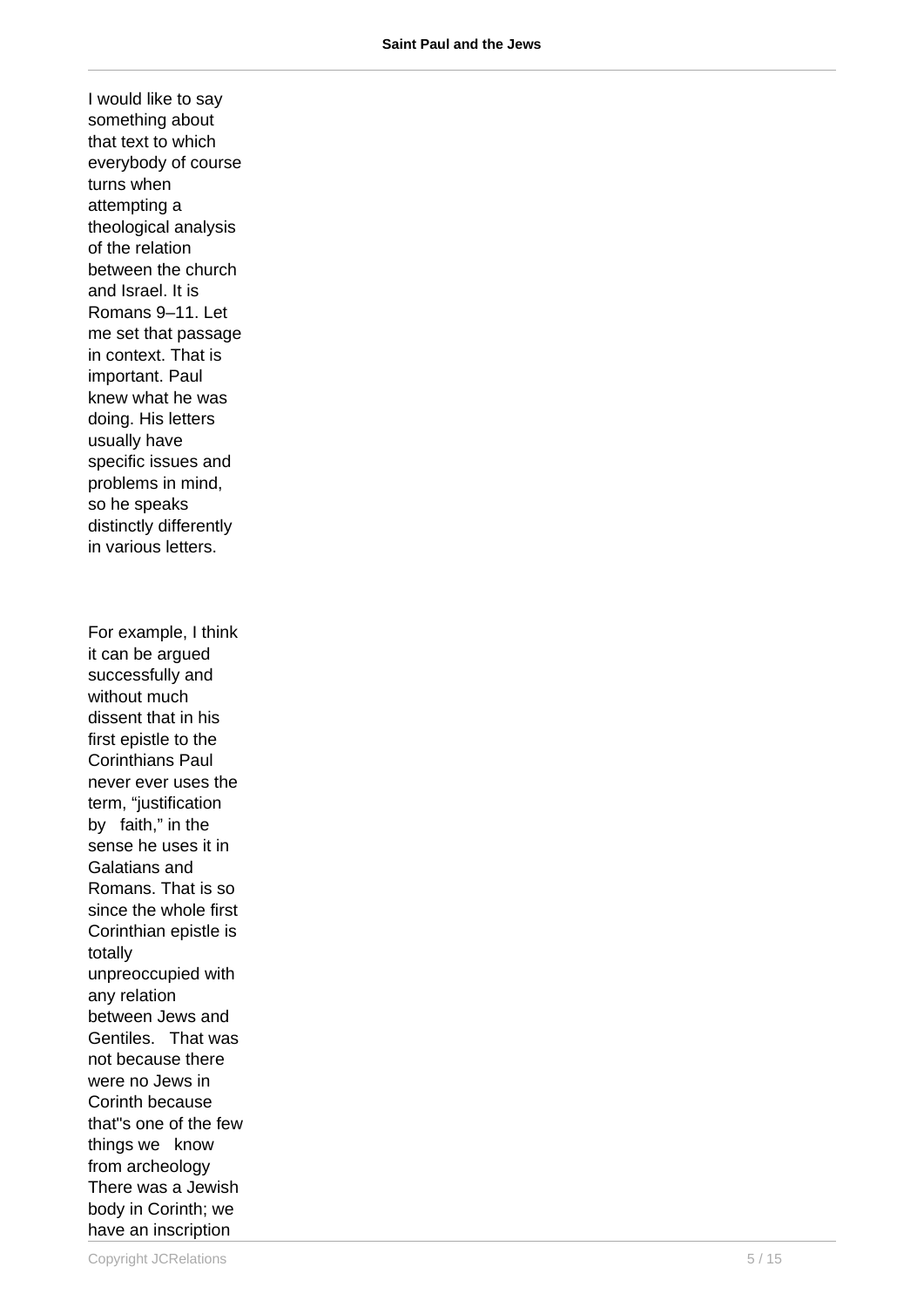on a wall to prove it. But for some reason Paul had no reason whatsoever to speak to the Corinthians about justification by faith in terms of the relation between Jews and Gentiles. You know what Paul says about Jews in Corinthians? He says that the Jews desire signs and the Greeks desire wisdom. Now that has very little to do with legalism, with the whole heavy Jewish-Christian discussion as it grew in the Western world. In short, Paul had different things to say in different epistles. And thus it is important to get hold of, not only the theological mindset of Paul, but the specific setting within which he addresses himself to this problem.

Romans is also different from Galatians, which deals with Judaizers, that is to say, gentiles, who have gotten infatuated with Jewish ways. But in Romans Paul is not thinking about Jewish Christianity. This is the letter in which he is thinking about the Jews.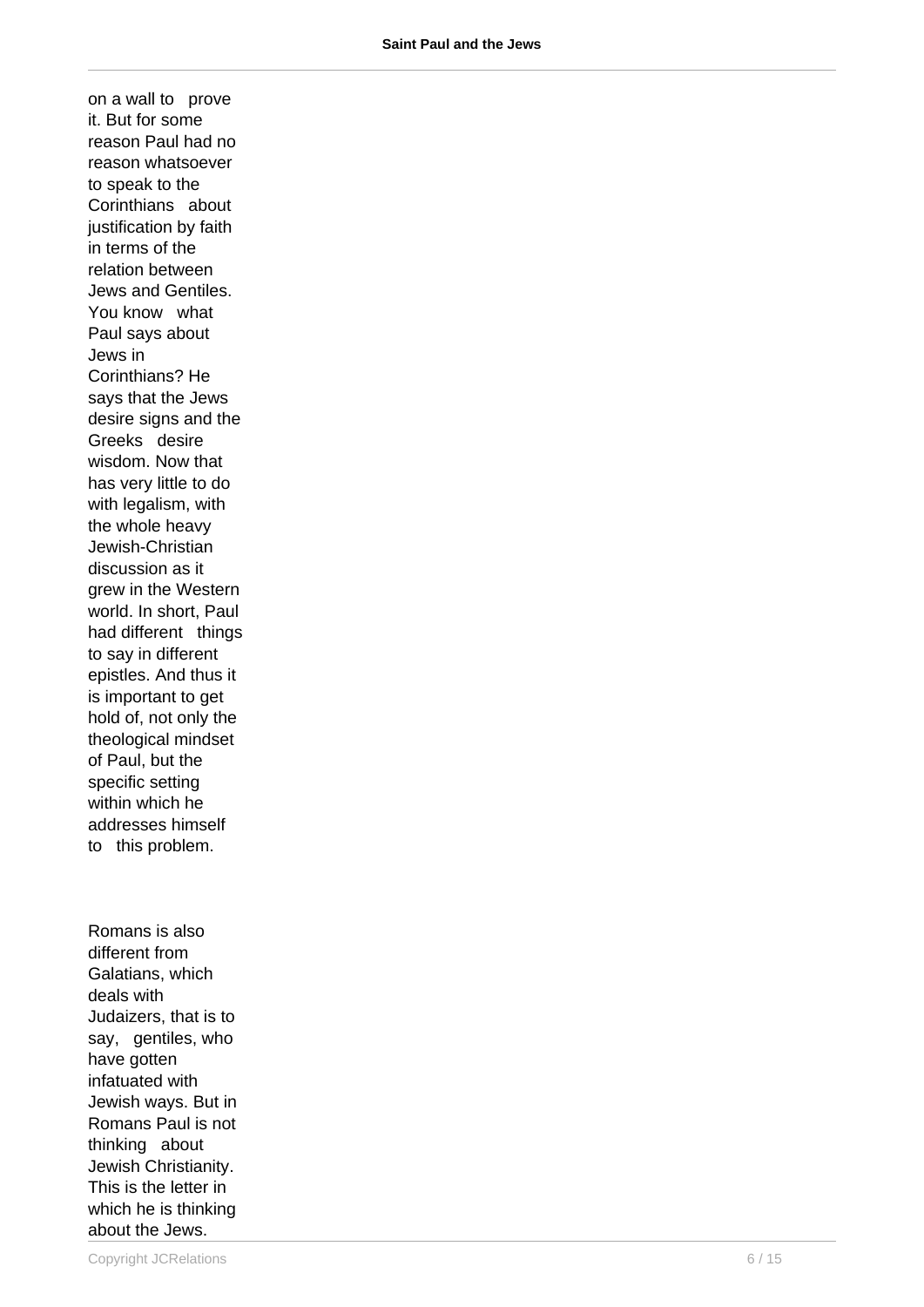This is the letter in which he addresses himself to Israel as a theological issue. He does so when his ministry is at a certain crucial point. He has finished in the east and he is moving west, he has set the eastern witnessing communities in place and he has his eyes set toward the west. At first Paul reflects upon how his ministry fits into the total plan of God, the plan of God for Israel, the plan of God for the world, the plan of God for the church. The letter"s climax is actually in Romans  $9 - 11$ .

Now I think that Paul"s perception at this juncture in his ministry has two interesting components: (1) He has perceived that gentile Christians tended to display or harbor a haughty attitude toward the people of Israel. He had perceived snobbishness and superiority feelings. Their gratitude for all that Christ had done for them, tended to turn into a haughty attitude. (2) A fantastic thought started to dawn on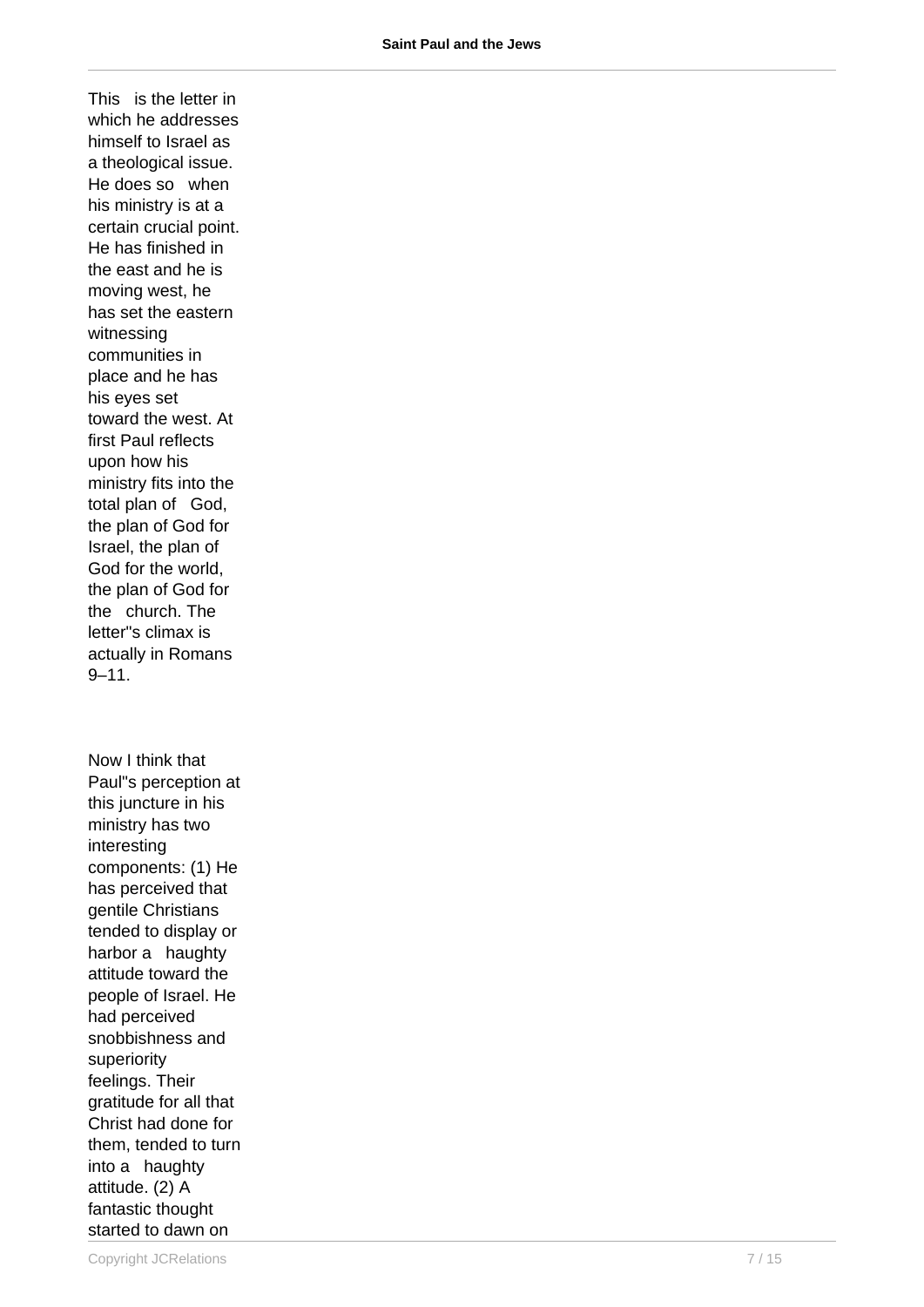Paul, although it might have just sort of glimmered, and he didn"t know what to do with it: perhaps the Jesus movement, for which he had become a witness to the gentiles, was actually, in the plan and scheme of God, going to be a gentile movement! It had not been so conceived in the beginning, not even by Paul, the apostle to the Gentiles.

#### **A Haughty Attitude by Christians**

Romans 9–11 is addressed consciously to the superiority feelings of gentile Christians, over against the people of Israel. And that is why it begins as it begins. How does Romans 9 begin? It begins with an enormous self-affirmation: I"m not lying, the Spirit is my witness, nothing is more important to me, nothing is more dear to me than if it were possible for me to convert a fellow Jew to Jesus Christ. I would rather be a castaway (anathema) from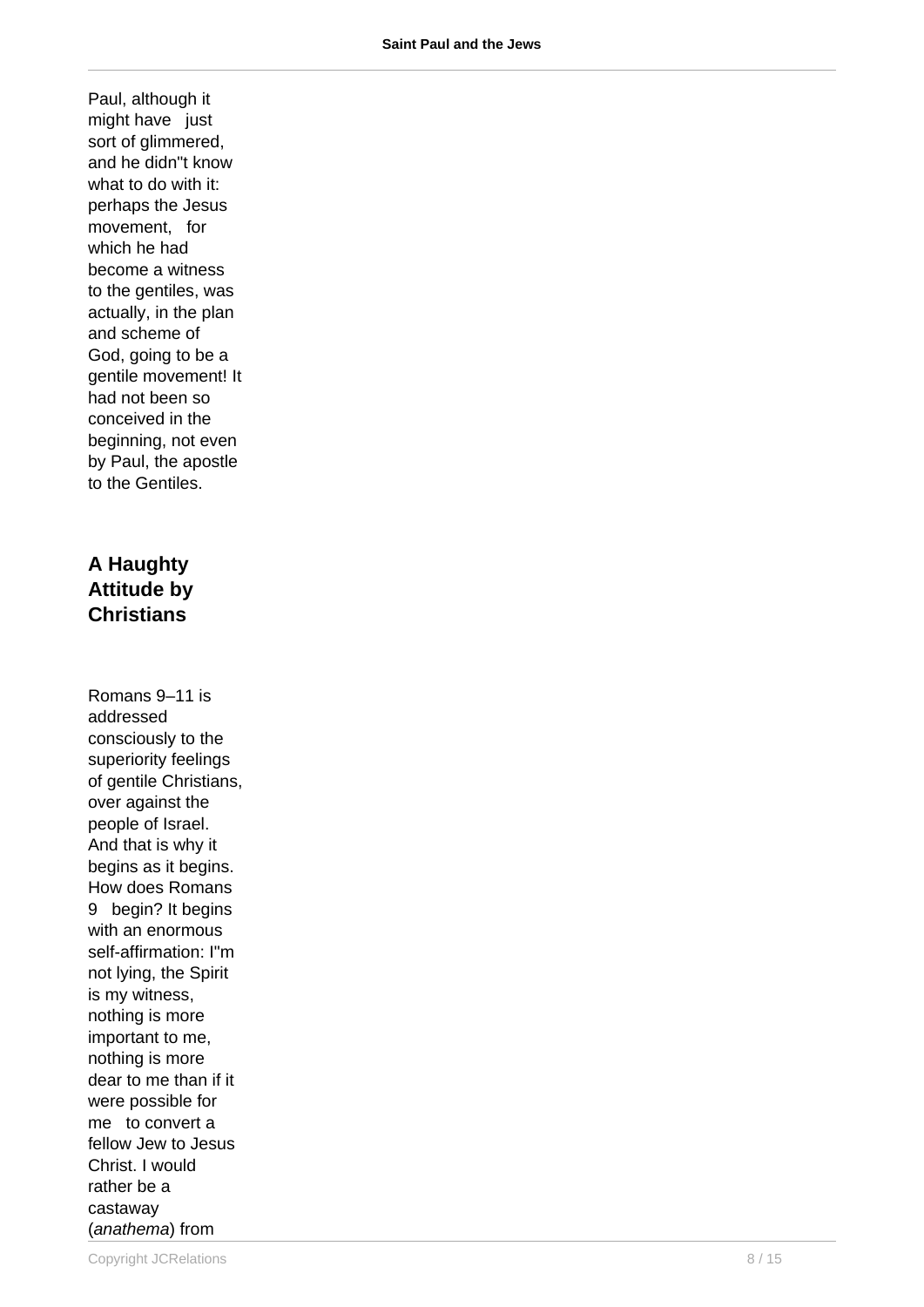Christ, if it could help in this matter, etc. Paul here used a literary device. He identified with the audience to catch their positive attention: I feel in me the same urge as you, he was saying. And there is really no other statement from Paul that matches this one in rhetorical intensity. This is the only time he says he is willing to go to hell. What he means is: "Dear gentiles, I understand you. I feel with you this urge." But, before the section (9–11) is over, Paul has come to the point where he is actually teaching that conversion of the Jews might not be the intention of God, that actually the movement is going to be a gentile movement, that there is in the mystery of God a coexistence of Jews and Christians.

If we put this passage in specific historical settings in the mid-fifties in Rome, it fits surprisingly well. The Jews had been expelled from the city of Rome under Claudius, in AD 49, but under Nero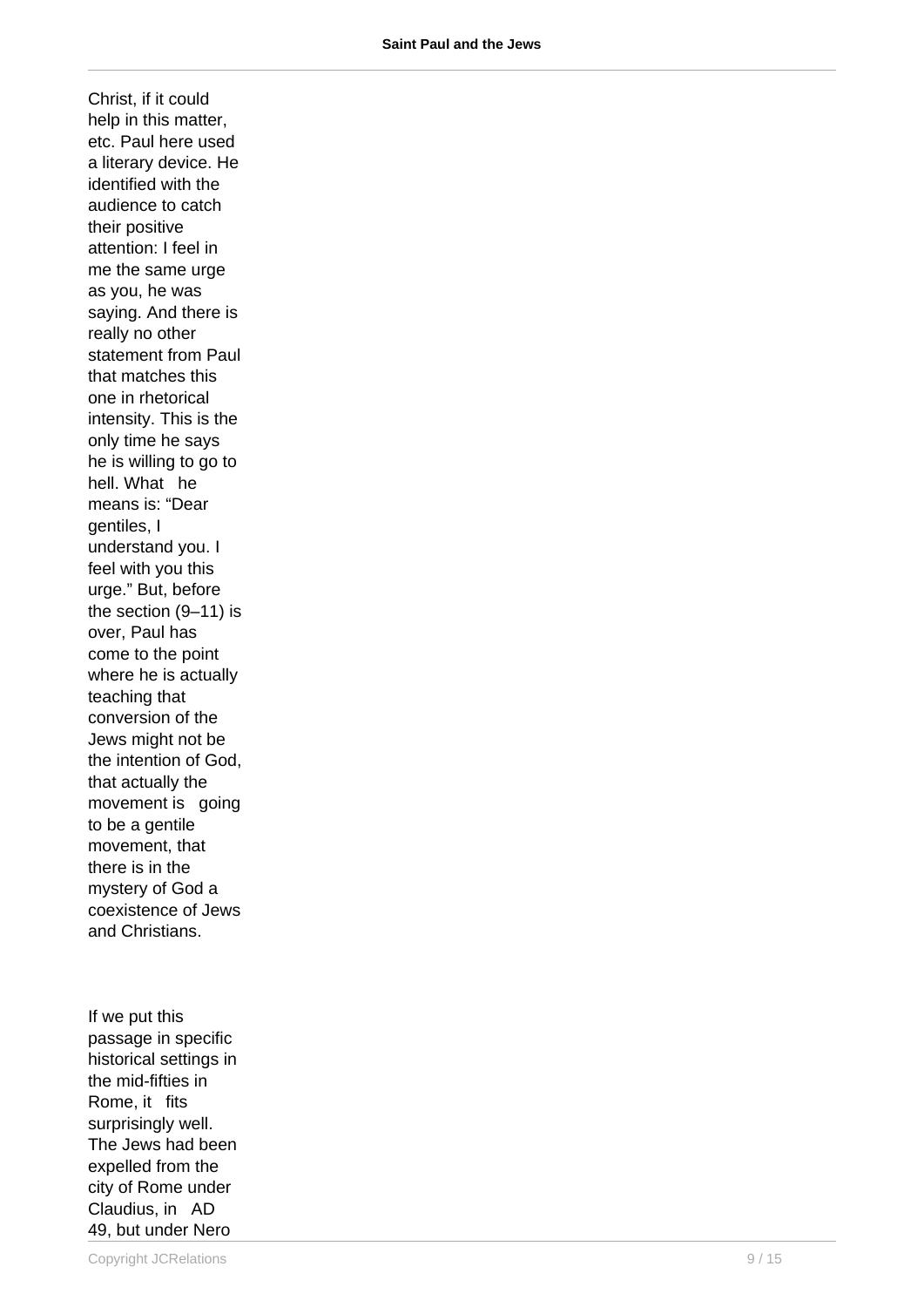from AD 54 and on, there was a return of Jews to the city. It might even be that the expulsion of the Jews had something to do with Jewish-Christian tensions in the late forties. But now the Jews were coming back, and the church of Rome had a very specific problem: how would they look at these returning Jews. These were not Jewish Christians. They were Jews. The mysterious coexistence that Paul speaks about is thus designed as a counter to the spiritually haughty attitude he perceived in the Roman Christians. Hence it may not be coincidental that for four pages in the Greek text, from 10:17 to the end of 11, there is not a single reference to Jesus Christ. And the doxology with which this section ends is the only doxology ever to be written by Paul that is not Christological, but is written in "God language." Now if this language usage is conscious it is interesting; if it is unconscious it is even more interesting. Nobody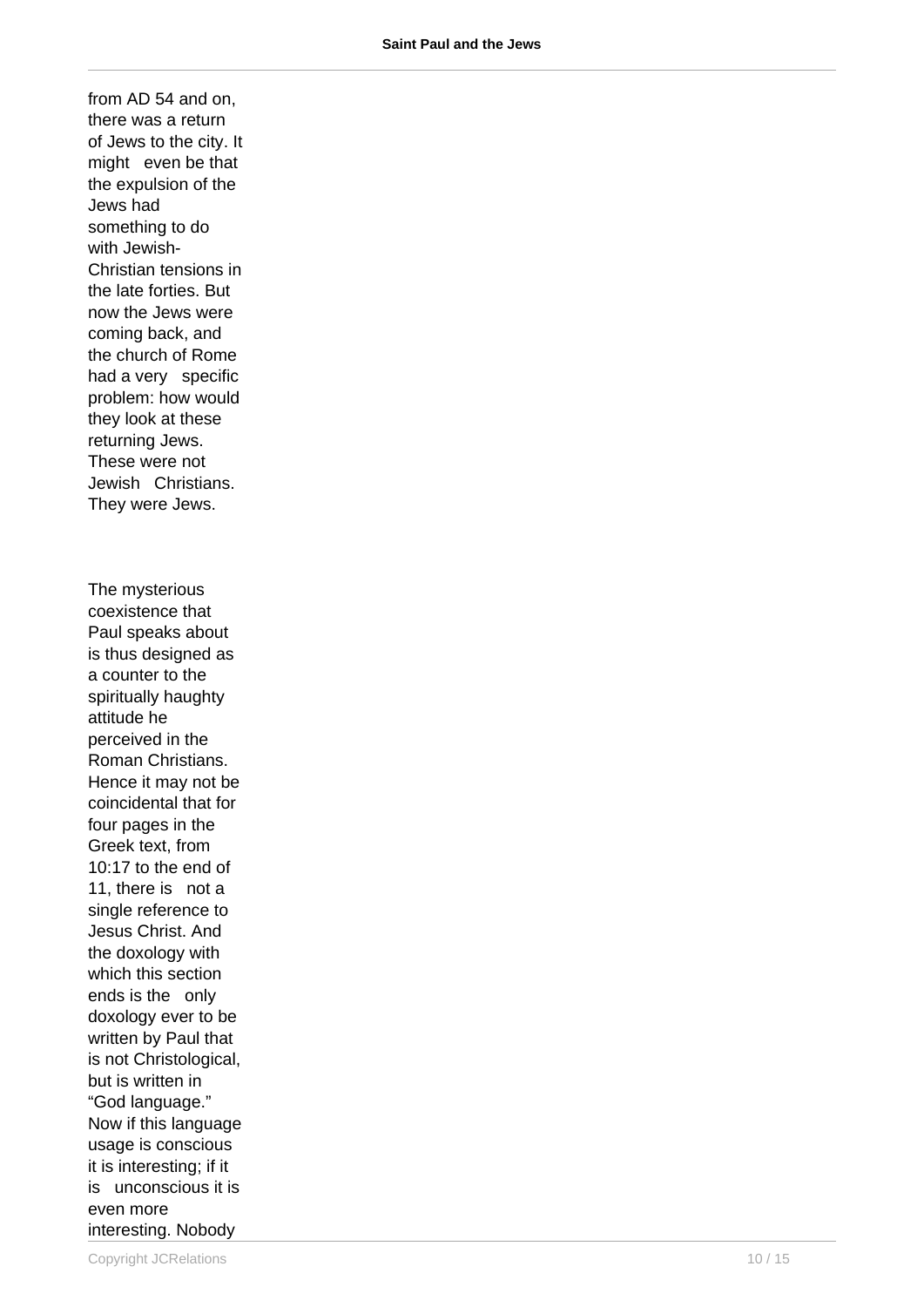could ever claim that Paul did not have the guts to wave the Christ flag, that he would fall short of evangelistic zeal and zest. Whatever flaws there are in the great apostle, this is not one of them. That is why this absence of Christ language, this changing of thinking into God language, is so striking. Paul is actually teaching a mysterious coexistence. Now we can discuss the implications of that further, but I think that the evidence is strong indeed. But, people say, Romans 9–11 is not the total Bible, the total New Testament. And that is quite right. The question is really one of how to read scriptures in the Christian tradition. I happen to think that Paul has insights he doesn"t always live up to. The classical example, of course, is his statement about women. He did say "in Christ there is neither Jew nor Gentile,

neither slave nor free, nor is there male or female." He actually changes the syntax. He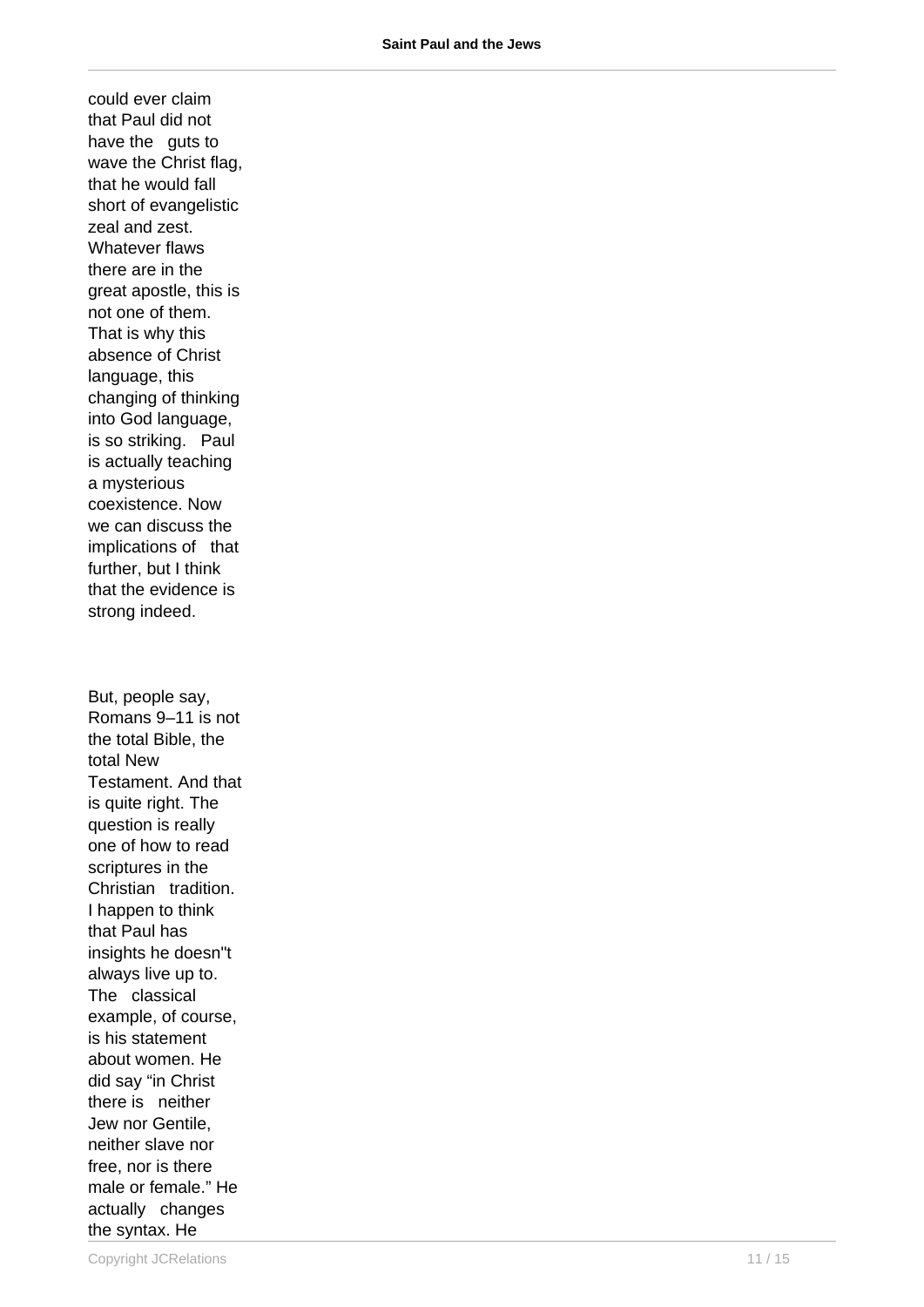doesn"t say "neither male nor female." He says "nor is there" and then he quotes Genesis, "male and female." But he didn"t quite know what to do with that insight. His theology was better than his applications. When he writes to Corinth he quotes that same trilogy but he drops out the words about male and female because he had trouble with women in Corinth, so he just suppresses it – or he at least doesn"t feel very anxious to quote it. He had theological visions stir in his soul that were enormously impressive, even if he himself could not always carry out the implications.

**God Did Not Dream of Christianizing the World**

I am quite convinced that it never was the dream of God to Christianize the world. The more I think about it, the more strange I find the name of the journal called The Christian Century.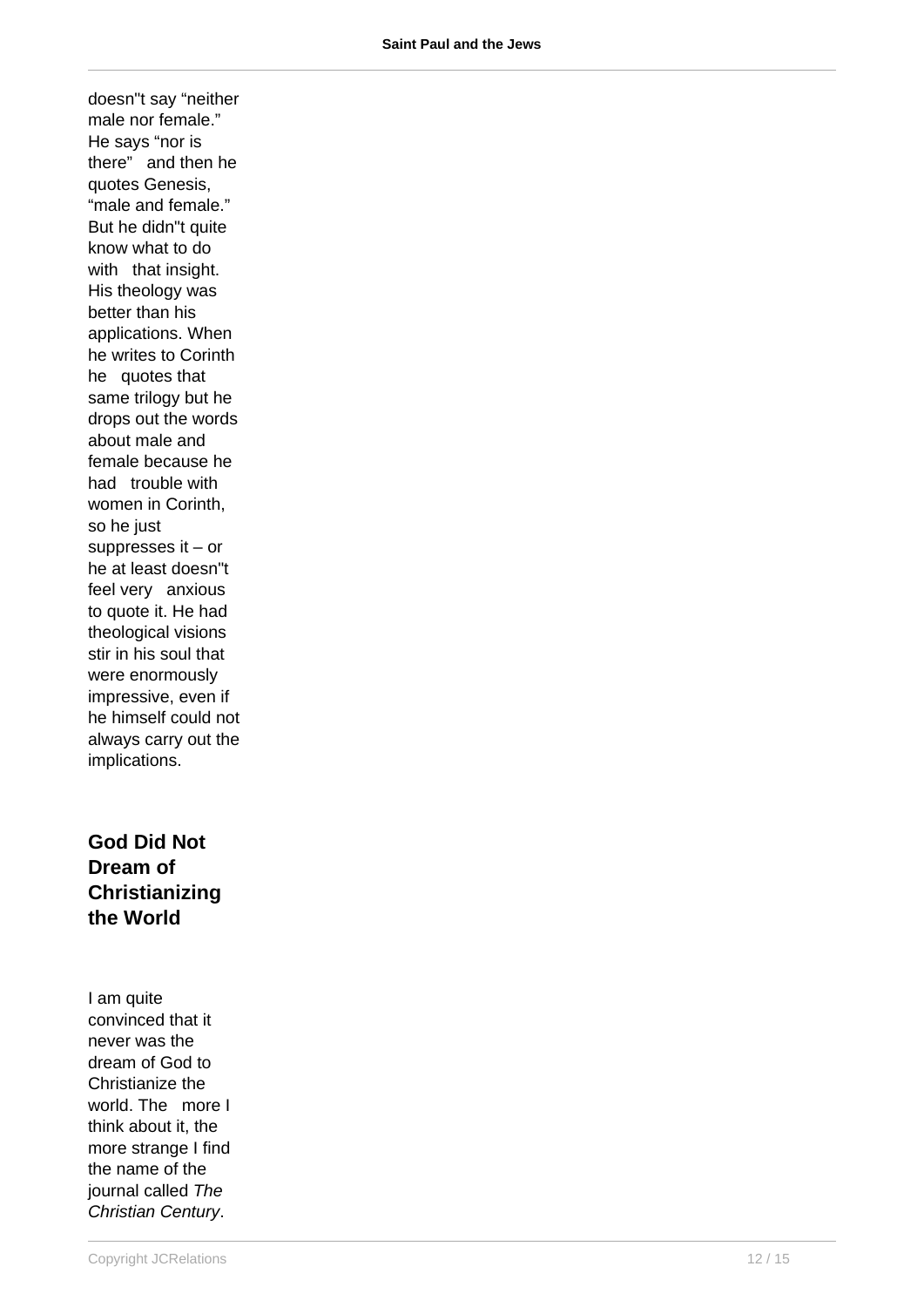What a strange arrogance of American Christians at the beginning of this century! With a little help from God and American knowhow, we would turn the world into a Christian world by the year 2000! God has his ways of correcting such arrogance. The Constantinian era is at an end, and the world has become global. That does not mean that Christianity should be just a western religion. I happen to believe that there should be a Christian presence everywhere in the world, just as there might be a Buddhist presence also.

We must recapture the meaning of mission, which is that of a witness and of a witnessing minority. Christians have inherited that from Israel. What effect that witness has in God"s total scheme or plan we can leave to God. How God fits that witness into the total redemption of the world is too mysterious for us to fathom. Surely the answer is not to get everybody to become like us.